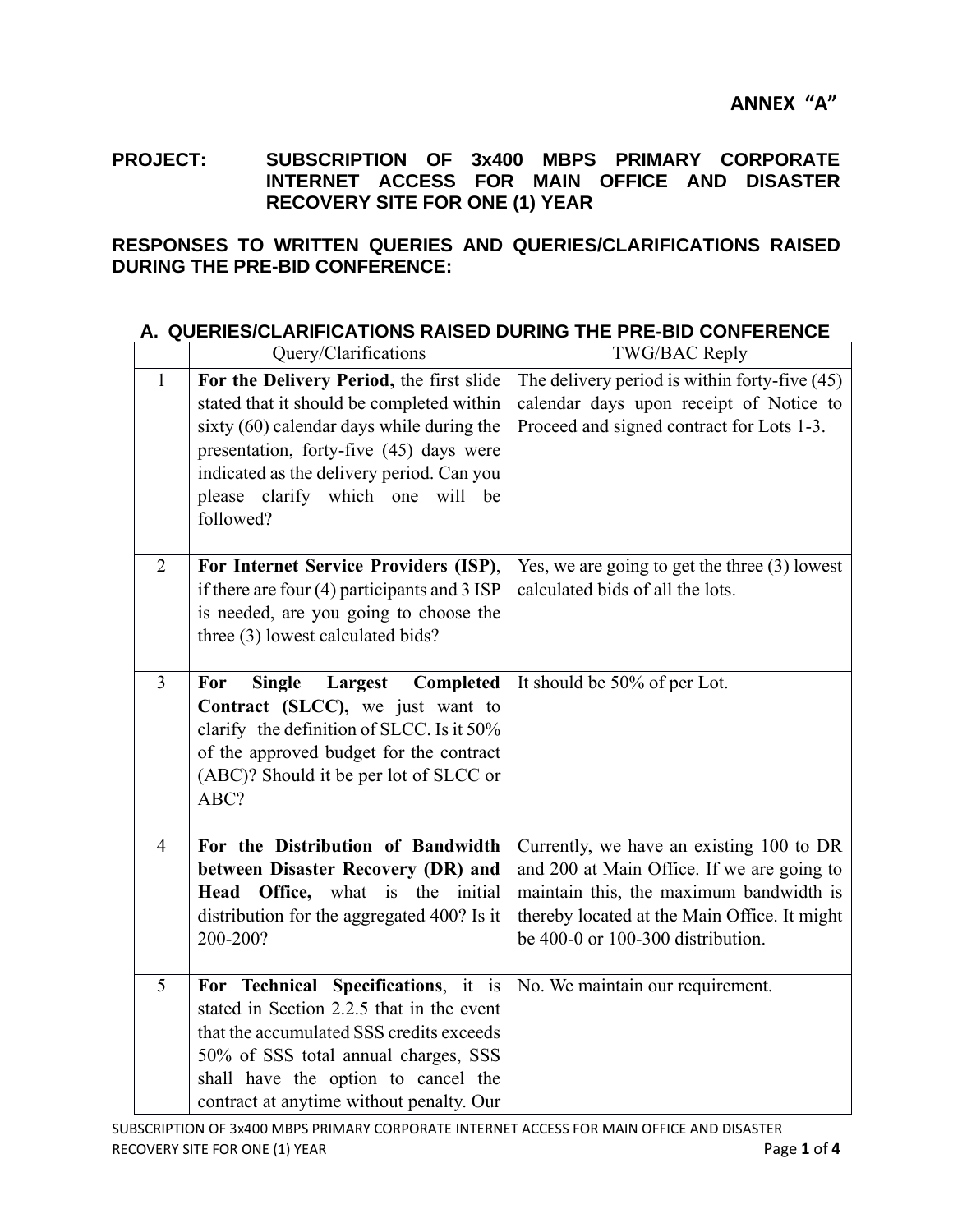|                | legal would like to know if it is possible<br>to delete or relax this requirement?                                                                                                                                                                                            |                                                                                                                                                                                                                                                                                                                                                                                                                                                                                     |
|----------------|-------------------------------------------------------------------------------------------------------------------------------------------------------------------------------------------------------------------------------------------------------------------------------|-------------------------------------------------------------------------------------------------------------------------------------------------------------------------------------------------------------------------------------------------------------------------------------------------------------------------------------------------------------------------------------------------------------------------------------------------------------------------------------|
| 6              | For Renewal of Contract<br>under<br>Section 4, which states that unless<br>terminated officially thru written<br>notice, our Legal would also like to<br>clarify if either party can terminate the<br>contract during their renewals?                                         | Section III of Annex I of RIRR of RA 9184<br>provides for the grounds for termination of<br>contract. Based thereon, the Procuring<br>Entity may terminate the contract due to<br>default,<br>insolvency,<br><b>or</b><br>convenience.<br>However, the law does not provide for<br>instances when termination by the Supplier<br>(Goods) may be made. Thus, it is submitted<br>that only the Procuring Entity may<br>terminate the Agreement based on the<br>grounds under the law. |
| $\overline{7}$ | For Upgrading of Bandwidth, as per<br>item 1.4, it is noted that the bandwidth is<br>upgradeable to 800 Mbps wherein item<br>1.9 states that it must be able to increase<br>its capacity up to 600 Mbps. What is<br>exactly the bandwidth capacity needed<br>for the upgrade? | It is for baseline purposes only for around<br>$1-2$ weeks. When we launch an application,<br>we are requesting the service provider to<br>have enough capacity to deliver the<br>requirements and upgrade the bandwidth<br>for baselining of the new app. This is for us<br>to see the extent of our utilization for the<br>new application.                                                                                                                                       |
| 8              | For Location of Sites, are you going to<br>provide us the floor plan?                                                                                                                                                                                                         | Yes                                                                                                                                                                                                                                                                                                                                                                                                                                                                                 |
|                | Will you allow us to conduct survey for<br>the sites?                                                                                                                                                                                                                         | For Main Office, it is located at the Ground<br>Floor, perpendicular to East Avenue<br>Medical Center. Moreover, the SSS DR Site<br>is in Makati, a collocation site and to be<br>disclosed only to the winning bidder.                                                                                                                                                                                                                                                             |
| 9              | For the Schedule of Requirements, we<br>have observed that the three (3) items<br>known as Lot 1, Lot 2 and Lot 3 have the<br>same content. What do you mean by<br>that?                                                                                                      | Bidders can participate for the three (3) lots.<br>For those who will participate in Lot 1, Lot<br>2 and Lot 3 respectively, we will get the<br>lowest calculated bid. Bidders shall have<br>the option of submitting a proposal on any<br>or all lots but shall be awarded for 1 lot only.<br>Evaluation and contract award will be<br>undertaken on a per lot basis.                                                                                                              |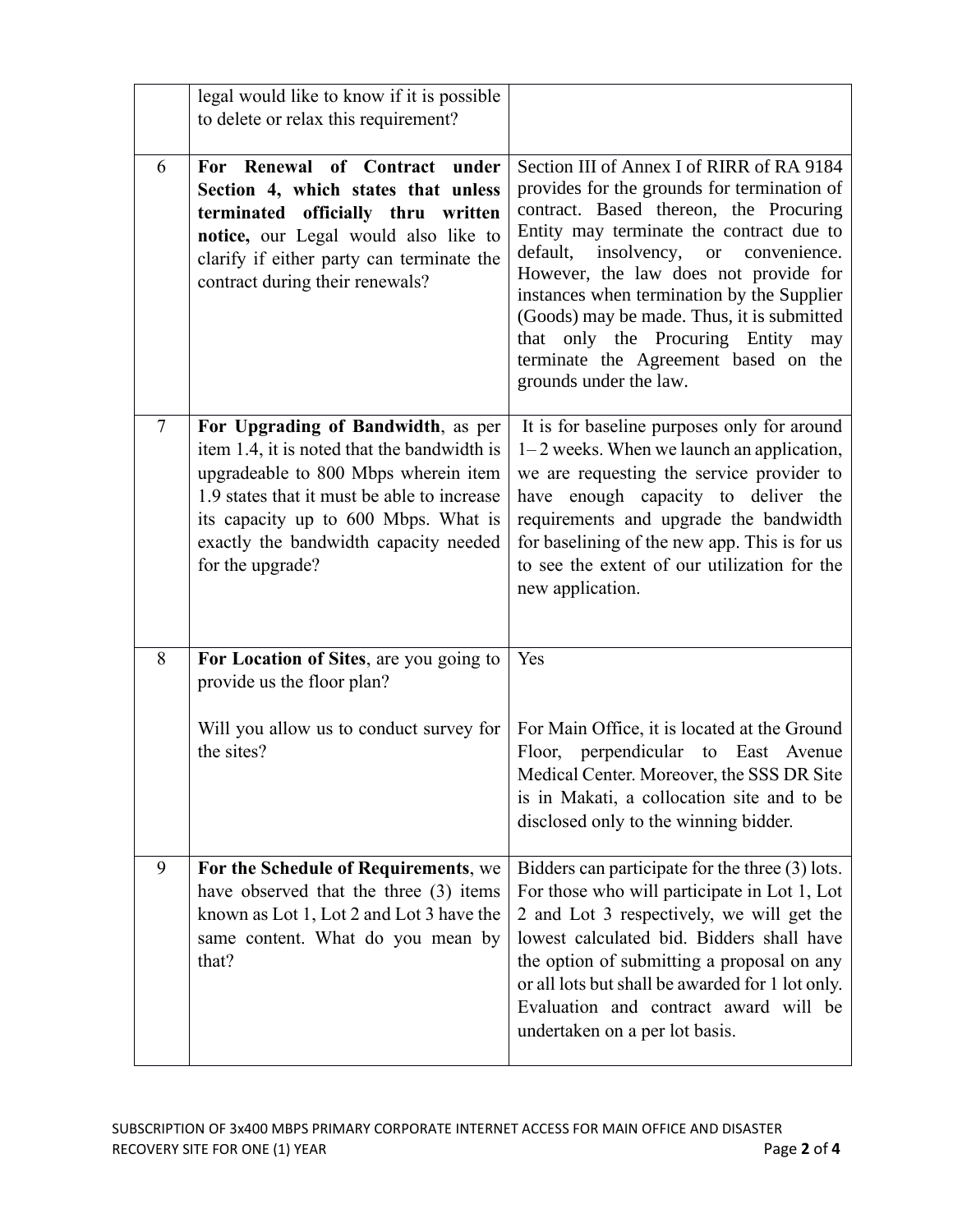## **B. WRITTEN QUERIES**

|    | <b>Query/Clarifications</b>                                                   | <b>TWG/BAC Reply</b>                                                              |
|----|-------------------------------------------------------------------------------|-----------------------------------------------------------------------------------|
| 10 | Tech Specs, Sec. $1.5$ – "Must be able to                                     | No additional cost.                                                               |
|    | reallocate, distribute and share bandwidth                                    |                                                                                   |
|    | capacity between Main Office and DR Site as                                   |                                                                                   |
|    | the need arises and upon SSS' request"                                        |                                                                                   |
|    | Is there a possible cost implication need to                                  |                                                                                   |
|    | consider by the bidder?                                                       |                                                                                   |
| 11 | Tech Specs, Sec. $2.2.5$ – "In the event that the                             | No. We maintain our requirement.                                                  |
|    | accumulated SSS Credits exceeds fifty percent                                 |                                                                                   |
|    | (50%) of SSS total annual charges, SSS shall                                  |                                                                                   |
|    | have the option to cancel the contract at any                                 |                                                                                   |
|    | time without penalty".                                                        |                                                                                   |
|    | Can we request to delete?                                                     |                                                                                   |
| 12 | Tech Specs, Sec. 4 – Contract Renewal.                                        | Section III of Annex I of RIRR of RA                                              |
|    | Can we clarify, if either PARTY can                                           | 9184 provides for the grounds for                                                 |
|    | terminate during the monthly renewals?                                        | termination of contract. Based thereon,                                           |
|    |                                                                               | the Procuring Entity may terminate the<br>contract due to default, insolvency, or |
|    |                                                                               | convenience. However, the law does                                                |
|    |                                                                               | not provide for instances<br>when                                                 |
|    |                                                                               | termination by the Supplier (Goods)                                               |
|    |                                                                               | may be made. Thus, it is submitted that                                           |
|    |                                                                               | Procuring<br>only<br>the<br>Entity<br>may                                         |
|    |                                                                               | terminate the Agreement based on the                                              |
|    |                                                                               | grounds under the law.                                                            |
|    |                                                                               |                                                                                   |
|    |                                                                               |                                                                                   |
| 13 | <b>Special Conditions of Contract</b>                                         |                                                                                   |
|    | • Incidental Services                                                         |                                                                                   |
|    | - May we ask if this is applicable? If not,                                   | Incidental<br>Services<br>standard<br>is                                          |
|    | may we request to state it as "not                                            | provisions in our PBD.                                                            |
|    | applicable" or take it out from the SCC?                                      |                                                                                   |
|    |                                                                               |                                                                                   |
|    | • Intellectual Property Rights<br>- May we ask if this is applicable? If not, | Intellectual Property Rights is standard                                          |
|    | may we request to state it as "not                                            | provisions in our PBD.                                                            |
|    | applicable" or take it out from the SCC?                                      |                                                                                   |
|    |                                                                               |                                                                                   |
|    | • Payment Term                                                                |                                                                                   |
|    | - What are the documents required and                                         | The terms of payment shall be:                                                    |
|    | the process for collection of payment?                                        | On a monthly basis (12)<br>equal                                                  |
|    | - Who will be the SPOC for the agency on                                      | complete<br>payments),<br>upon<br>and                                             |
|    | the matter of billing and collection?                                         | delivery<br>successful<br>of<br>monthly                                           |
|    |                                                                               | services, and Submission of the                                                   |
|    |                                                                               | applicable<br>Statement<br>of<br>Account                                          |